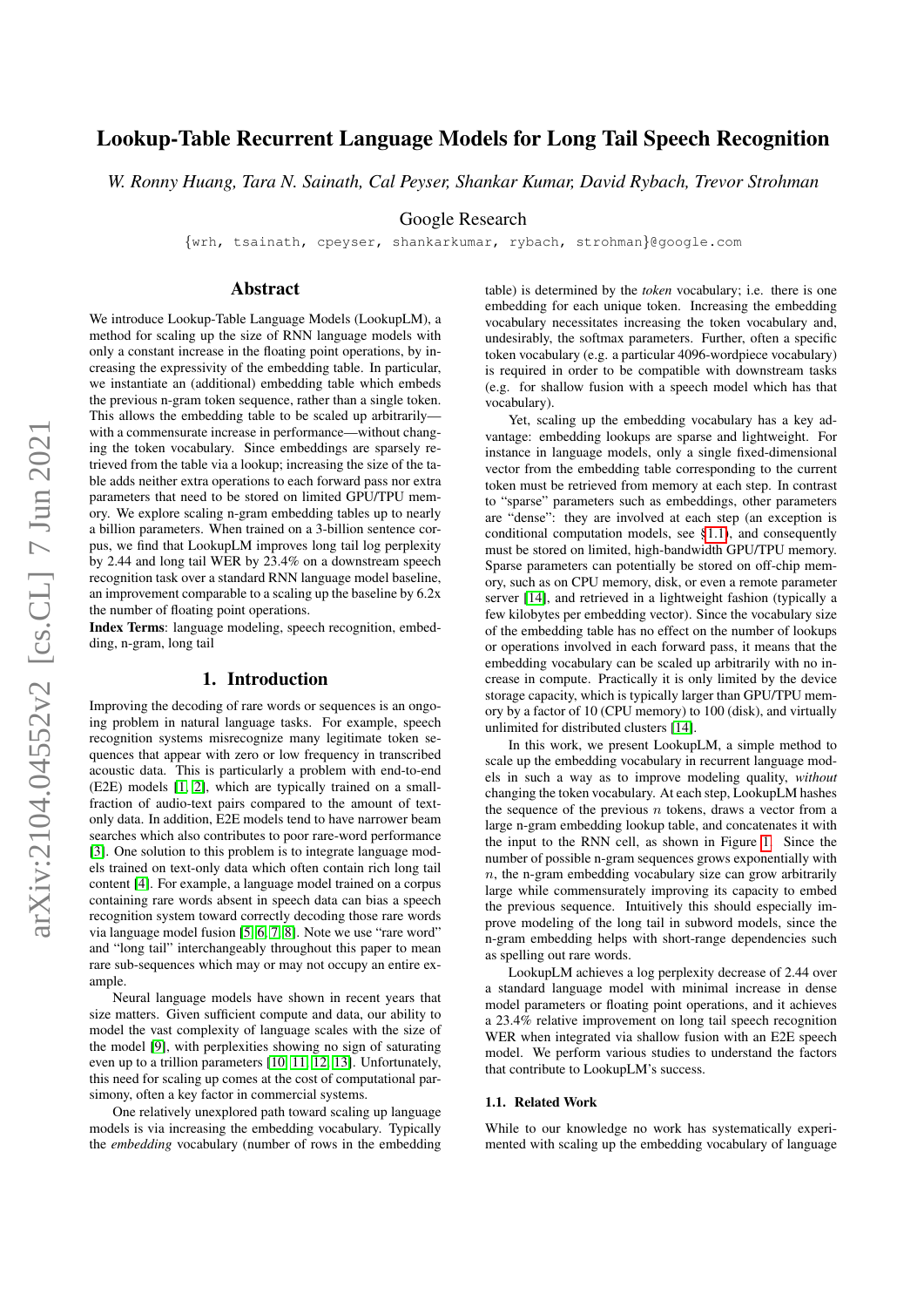<span id="page-1-0"></span>

Figure 1: *We concatenate an n-gram embedding of the previous tokens (yellow vector) with the input to an RNN cell (red vector). The n-gram embedding table can be scaled to arbitrarily many rows since the number of unique n-grams is exponential.*

models to arbitrarily large sizes (for a fixed token vocabulary), our paper follows several themes of prior publications. In conditional computation [\[15\]](#page-4-14), different blocks of parameters are turned on and off based on each example, but current implementations still place these sparse parameters on GPU/TPU memory [\[13\]](#page-4-12). The idea of integrating an off-chip datastore during inference to improve language modeling was pursued in kNN language models [\[16\]](#page-4-15), where a nearest neighbor search is performed in embedding space against a large key-value datastore of (sentence prefix, embedding) pairs rather than an embedding lookup. Production systems with embedding lookup tables stored on SSD have been demonstrated for ad recommendation with a large number of entities (users, items, etc.) [\[14\]](#page-4-13); we experiment with large embedding vocabularies based on the composition of a *small* number of entities (wordpiece tokens). There have been a few variations of fast embedding compositions for language decoding. [\[17\]](#page-4-16) and [\[18\]](#page-4-17) generated word features by summing up a combination of the word's constituent unigrams, bigrams, and trigrams. An even more general transformation is to use an RNN to consume a token sequence to produce a fixed-length embedding [\[19\]](#page-4-18), but this requires increasing dense parameters. Finally the use of n-gram embedding lookups have been demonstrated in RNN-T speech recognition decoders. Both [\[20\]](#page-4-19) and [\[21\]](#page-4-20) showed that feeding into the RNN-T joint network a simple bigram embedding of the previous two tokens, was sufficient to get similar WER as a recurrent prediction network.

# 2. Method

#### 2.1. N-gram embedding

An embedding table is an  $U \times E$  matrix where E is the embedding dimension and  $U$ , the number of embeddings, is typically equal to  $V$ , the number of unique tokens. We wish to disentangle  $U$  from  $V$  so that that it can be arbitrarily scaled up without affecting the model output space. Similar to n-gram language models, we make the assumption that the previous  $n$ token $<sup>1</sup>$  $<sup>1</sup>$  $<sup>1</sup>$  sequence can be used as a good signal for what the next</sup> token should be, and thus desire a way to embed that n-gram. It would be infeasible to instantiate a unique embedding for every n-gram, since the number of unique n-grams for a token vocabulary V scales exponentially as  $\overline{V}^n$ . Instead, we predetermine an embedding vocabulary size  $U$  based on available storage,

and assign each n-gram an embedding ID via a modular hash. Specifically, the token ID sequence  $(t_0, \dots, t_{n-1})$  is assigned an embedding ID as follows.

$$
\text{normal}(\mathbf{t}_0, \cdots, \mathbf{t}_{n-1}) = \left(\sum_{i=0}^{n-1} t_i V^i\right) \text{ mod } U \quad (1)
$$

$$
\forall \, t_i \in [0, V)
$$

Advantages: Modular hashing necessitates collisions; arbitrarily different ngrams will be hashed to the same embedding. As we will show in [§4.2,](#page-3-0) the performance improves as we reduce collisions by increasing U.

### 2.2. Injecting embeddings into the language model

vector, but the scaling is linear rather than quadratic since the Once an n-gram embedding vector is obtained, it is concatenated with the input vector before being fed into the RNN cell, as shown in Figure [1](#page-1-0) for bi-grams. This causes the RNN to increase dense parameters in order to process the elongated input RNN output dimensionality remains fixed. We conjecture that the context information from the n-gram embedding would be useful not only at the input to the RNN stack, but at intermediate layers too, just as intermediate RNN cells receive context information via the hidden state specific to that layer. Therefore, we inject (concatenate) an n-gram embedding to the input activations of every layer, drawing each from an embedding table specific to that layer.

### 2.3. Integrating the LM into the speech model

For ASR evaluation, the E2E model used is a wordpiece Conformer-encoder [\[22\]](#page-4-21), HAT-factorized [\[21\]](#page-4-20) RNN-T decoder [\[1\]](#page-4-0). We integrate our language models with an E2E speech model in two steps: (1) obtain an effective E2E likelihood by separating out the speech model's log-posterior from its internal language model score via HAT factorization [\[21\]](#page-4-20):

$$
\log p(x|y) \approx \log p(y|x) - \lambda_2 \log p_{ILM}(y),
$$

and (2) add the LM log-posterior score:

$$
y^* = \underset{y}{\text{argmax}} \left[ \log p(y|x) - \lambda_2 \log p_{ILM}(y) + \lambda_1 p_{LM}(y) \right].
$$

The interpolation weights ( $\lambda_1$ ,  $\lambda_2$ ) are determined via a blackbox optimization service [\[23\]](#page-4-22) where the objective was the WER on a 50:50 mix of voice search queries and TTS-generated sentences with rare proper nouns from the Google Maps domain.

### 3. Setup

#### <span id="page-1-2"></span>3.1. Model

Our baseline is a 4096-wordpiece RNN language model implemented in Lingvo on Tensorflow [\[24,](#page-4-23) [25\]](#page-4-24). Its architecture is a 2-layer, 512-width, layer-normalized LSTM with an input embedding (not to be confused with the n-gram embedding) dimensionality of 96. When not explicitly stated otherwise, our n-gram embeddings have a dimensionality of 2048, and  $n$  is 4.

### 3.2. Training

Our LM training dataset, identical to that of [\[4\]](#page-4-3), is a sample of anonymized Google Maps queries, preprocessed with misspelling removal against a whitelist of 1 million common words, and with  $log(n)$  scaling of sentence frequencies to ensure representation on the tail. We trained for 300k steps using the Adam

<span id="page-1-1"></span> $1$ Note that we deviate slightly from standard naming convention; ngram LMs use the previous  $n - 1$  tokens rather than n.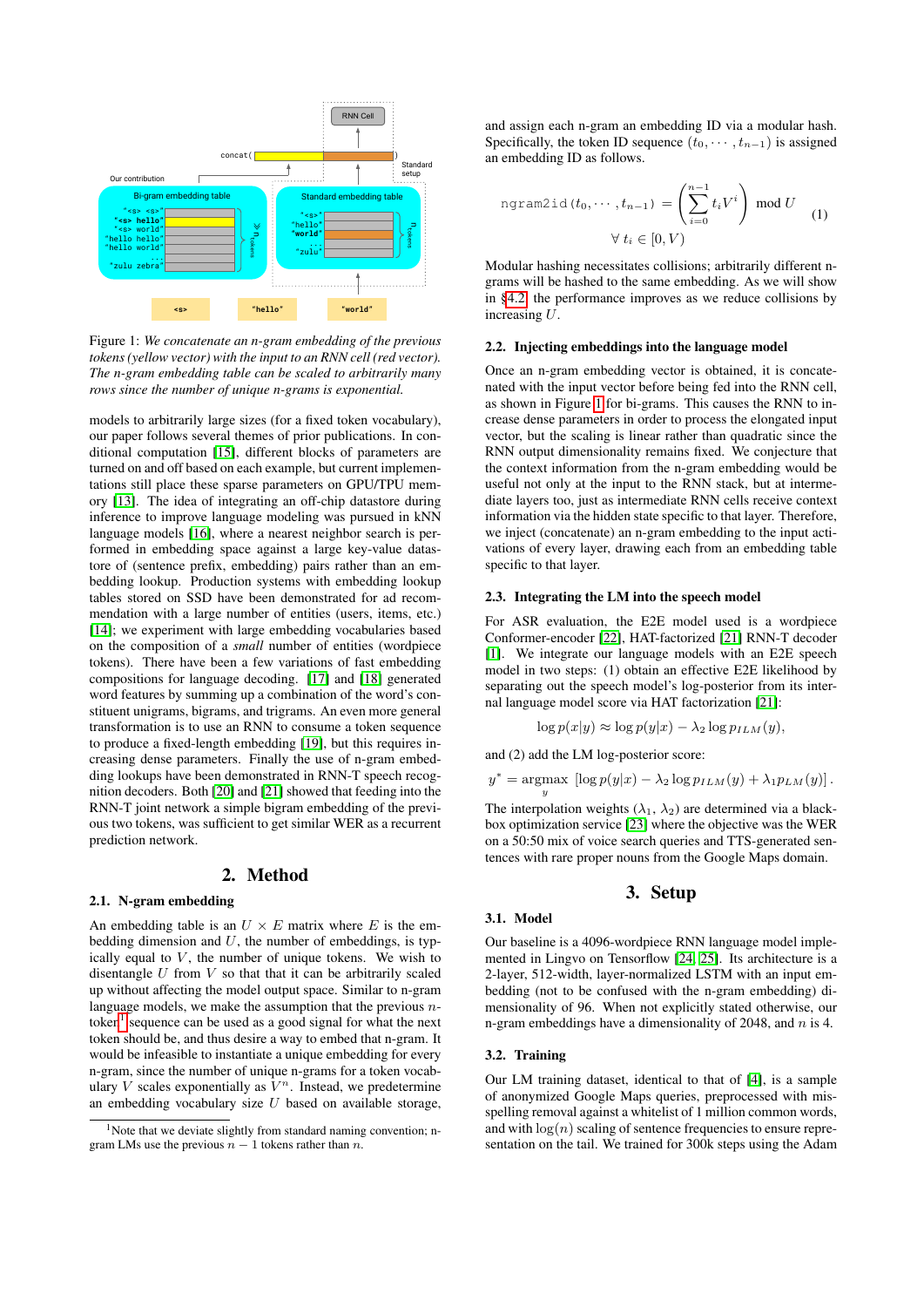<span id="page-2-0"></span>

|     |                                | $#$ Params $(M)$ |        | Log perplexity per word |         |                | WER $(\%)$ |         |         |
|-----|--------------------------------|------------------|--------|-------------------------|---------|----------------|------------|---------|---------|
|     | Language Model                 | Dense            | Sparse | Head                    | RareASR | RareALL        | Head       | RareASR | RareALL |
| (a) | B0: No LM                      | 0.0              | 0.0    |                         |         | $\overline{a}$ | 9.6        | 67.4    | 77.2    |
|     | B1: Base LM                    | 5.5              | 0.4    | 7.09                    | 17.22   | 22.62          | 7.1        | 56.8    | 80.3    |
|     | B2: Large LM                   | 59.5             | 0.4    | 6.70                    | 14.91   | 20.16          | 6.2        | 43.8    | 71.0    |
|     | E8: Base LM + Lookup Table     | 9.6              | 805.7  | 6.71                    | 14.91   | 20.18          | 6.3        | 43.5    | 69.1    |
| (b) | E0: Lookup-4k-2048             | 22.2             | 25.6   | 6.90                    | 15.80   | 21.40          | 6.5        | 50.2    | 76.9    |
|     | E1: Lookup-8k-2048             | 22.2             | 50.7   | 6.89                    | 15.69   | 21.27          | 6.6        | 48.3    | 75.6    |
|     | E2: Lookup-16k-2048            | 22.2             | 101.1  | 6.83                    | 15.42   | 20.89          | 6.5        | 47.1    | 73.8    |
|     | E3: Lookup-33k-2048            | 22.2             | 201.7  | 6.79                    | 15.20   | 20.56          | 6.4        | 45.4    | 72.6    |
|     | E4: Lookup-66k-2048            | 22.2             | 403.0  | 6.77                    | 15.05   | 20.42          | 6.4        | 43.7    | 70.8    |
|     | E5: Lookup-131k-2048           | 22.2             | 805.7  | 6.72                    | 14.89   | 20.18          | 6.2        | 43.5    | 69.1    |
| (c) | E6: Lookup-131k-2048           | 22.2             | 805.7  | 6.72                    | 14.89   | 20.18          | 6.2        | 43.5    | 69.1    |
|     | E7: Lookup-262k-1024           | 13.8             | 805.7  | 6.70                    | 14.84   | 20.05          | 6.0        | 44.1    | 70.3    |
|     | E8: Lookup-524k-512            | 9.6              | 805.7  | 6.71                    | 14.91   | 20.18          | 6.3        | 43.5    | 69.1    |
|     | E9: Lookup-1049k-256           | 7.5              | 805.7  | 6.71                    | 14.99   | 20.30          | 6.2        | 44.4    | 69.9    |
|     | E10: Lookup-2097k-128          | 6.5              | 805.7  | 6.75                    | 15.12   | 20.50          | 6.3        | 44.9    | 69.8    |
|     | E11: Lookup-4194k-64           | 6.0              | 805.7  | 6.88                    | 15.57   | 21.16          | 6.5        | 46.5    | 72.4    |
|     | E12: Lookup-8389k-32           | 5.7              | 805.7  | 6.83                    | 15.61   | 21.00          | 6.4        | 48.2    | 73.1    |
|     | E13: Lookup-16777k-16          | 5.6              | 805.7  | 6.89                    | 15.95   | 21.32          | 6.7        | 48.9    | 74.8    |
| (d) | E14: Lookup-33k-2048-2         | 22.2             | 201.7  | 6.78                    | 15.23   | 20.65          | 6.2        | 46.6    | 74.1    |
|     | E15: Lookup-33k-2048-3         | 22.2             | 201.7  | 6.79                    | 15.24   | 20.66          | 6.2        | 46.4    | 73.4    |
|     | E16: Lookup-33k-2048-4         | 22.2             | 201.7  | 6.79                    | 15.20   | 20.56          | 6.4        | 45.4    | 72.6    |
|     | E17: Lookup-33k-2048-5         | 22.2             | 201.7  | 6.79                    | 15.24   | 20.67          | 6.3        | 46.7    | 73.8    |
|     | E18: Lookup-33k-2048-6         | 22.2             | 201.7  | 6.80                    | 15.22   | 20.66          | 6.4        | 45.5    | 72.8    |
| (e) | E19: Lookup-33k-2048           | 22.2             | 201.7  | 6.79                    | 15.20   | 20.56          | 6.4        | 45.4    | 72.6    |
|     | $E20: + Incl.$ curr. token     | 22.2             | 201.7  | 6.78                    | 15.16   | 20.58          | 6.3        | 45.6    | 72.6    |
|     | $E21: + Layer0 injection only$ | 9.6              | 67.5   | 6.84                    | 15.40   | 20.95          | 6.5        | 46.3    | 74.3    |

Table 1: *Main results (a) and ablation studies (b-e)*

optimizer with exponentially decaying learning rate schedule and a batch size of 16384 across 64 TPUv3 accelerator chips. For ASR evaluation, our RNN-T model was trained on 290M audio-text pairs spanning the domains of search, farfield, telephony, and YouTube [\[26\]](#page-4-25). All parameters, including the embedding tables, are initialized from scratch; we do not load pretrained embeddings.

### 3.3. Evaluation

We report language model log perplexity per word as well as speech recognition word error rate (WER) on 3 test sets of 10,000 sentences from the same domain as the training data but curated in different ways:

- Head: simply a held-out part of the LM training set, measuring overall accuracy.
- RareASR: held-out sentences containing a word that is "rare"—which we henceforth define as appearing *at most* 5 times—in the ASR data but not rare in the LM data. It measures the ability of LM integration to help ASR models learn words that were absent or infrequent in the speech data.
- RareALL: held-out sentences containing a word that is rare in both the ASR and LM data. It measures accuracy on the long tail.

For each sentence in RareASR and RareALL, we report LogPP and WER on only the rare word portion of the sentence—even though the entire sentence is passed to the model—in order to extract tail performance. For ASR evaluations, we synthesize TTS audio for each of the test sets. We have separately found that performance on TTS audio is correlated with recorded audio and thus believe that TTS audio is sufficient for measuring the relative performance gains of the LookupLM architecture.

# 4. Results

### 4.1. Comparison to baselines

In Table [1a](#page-2-0), we evaluate language model log perplexity and downstream WER against the number of dense and sparse parameters it requires. Our best LookupLM model (E8: Base LM + Lookup Table) contains a embedding vocabulary of 524k and dimensionality of 512. We compare its results to 3 baselines:

- B0: No LM ASR predictions without LM integration.
- B1: Base LM The default LM described in [§3.1](#page-1-2) without ngram embeddings. It has the same architecture as LookupLM minus the lookup table and is the main baseline.
- B2: Large LM Baseline B1 but with 10x more parameters by having 2048 input/output activations instead of 512. It shows how much one would need to increase dense parameters in order to achieve similar results to LookupLM.

All models significantly outperform B0, indicating the ASR model is ripe for LM integration. LookupLM (E8) achieves noticeable gains compared to Base LM (B1). On the Head test set, the log perplexity decreases by 0.8 and the WER by 11.2% relative to the base. On the RareALL test set, log perplexity decreases by 2.44 and WER by 13.9% relative. Finally, on the RareASR test set the WER decreases by 23.4% relative, showing that LookupLM is an effective architecture for improving long tail speech recognition with sufficient text-only data. Table [2](#page-2-1) shows some decoding samples.

We now compare with Large LM (B2) to see how much conventional model scaling is required to achieve the same gains as LookupLM. B2 has similar performance as LookupLM but requires 6.2 times more dense parameters and hence  $6.2 \times$ the FLOPs, showing that using a large, off-chip lookup table can effectively trim on-chip model size and reduce computation.

<span id="page-2-1"></span>Table 2: *Decoding samples picked from the top 5 wins or losses.*

|                                  | LookupLM losses            | LookupLM wins                           |                                    |  |  |
|----------------------------------|----------------------------|-----------------------------------------|------------------------------------|--|--|
| Base LM                          | LookupLM                   | <b>Base LM</b>                          | LookupLM                           |  |  |
| Funway<br>Foxboro                | fun way<br>foxborough      | they would weigh<br>Louisville Kentucky | faywood Way<br>Louisville Kentucky |  |  |
| yearly Ball<br><b>Des Moines</b> | yearly<br><b>Baltimore</b> | I'll go away                            | Algoa Bay                          |  |  |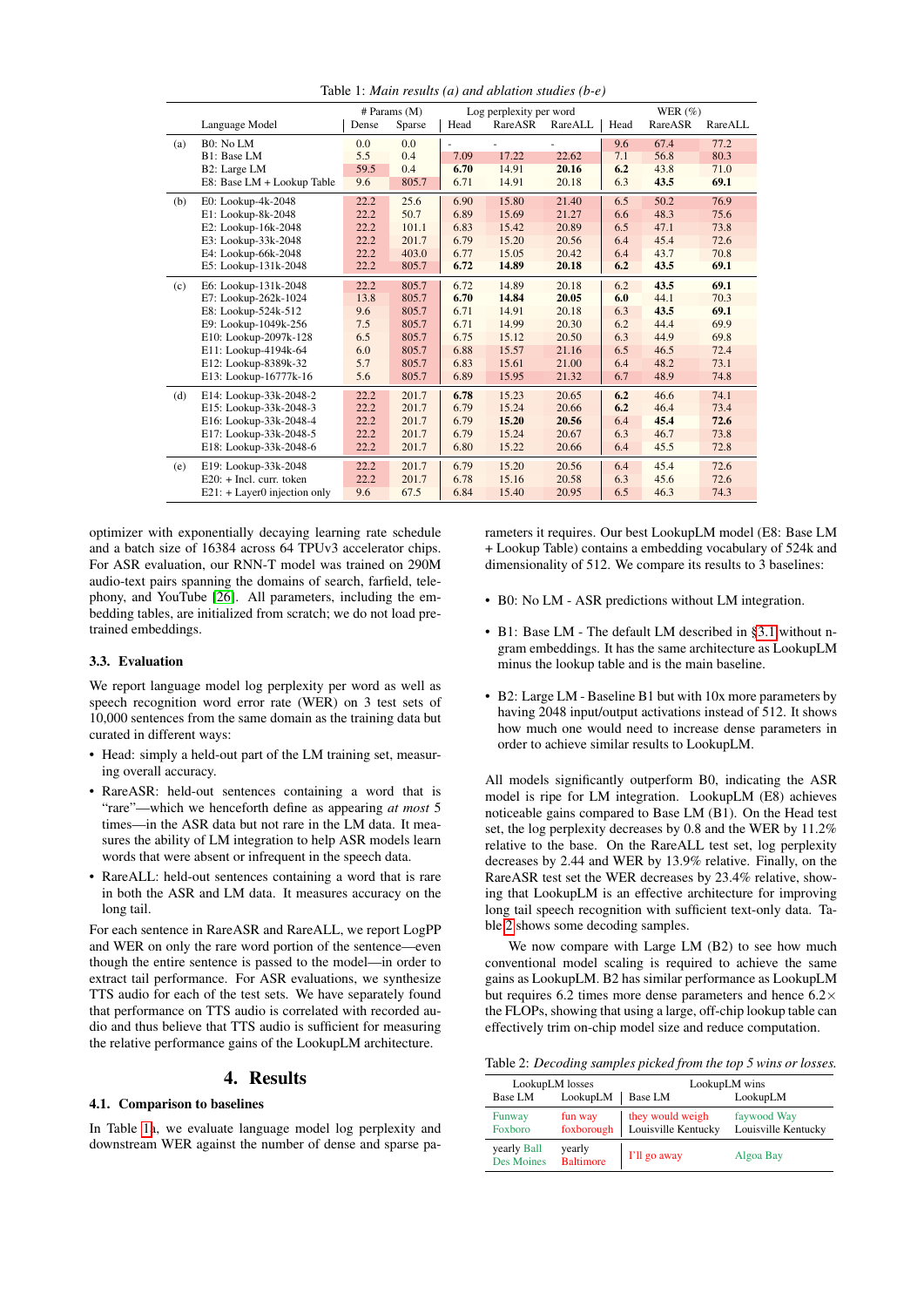Table 3: *Multidomain results.*

<span id="page-3-2"></span>

|                                      | $#$ Params $(M)$ |      |                         | WER $(\%)$ |      |      |               |                |
|--------------------------------------|------------------|------|-------------------------|------------|------|------|---------------|----------------|
| Language Model                       | # Dense          |      | # Sparse   Voice Search | Maps       | News | Play |               | Search YouTube |
| B3: Multidomain LM                   | 126.7            | 0.4  | -6.1                    | 19.8       | 9.0  |      | 45.3 32.5     | 28.0           |
| E22: Multidomain $LM + Lookup$ Table | 135.1            | 67.5 | 6.1                     | 19.4       | 8.8  |      | $44.6$ $32.0$ | 27.6           |

### <span id="page-3-0"></span>4.2. Scaling of embedding vocabulary

We now study model performance scaling with embedding vocabulary size through an ablation study in Table [1b](#page-2-0), which scales the vocabulary from a size of 4k (E0) to 131k (E5). While the embedding vocabulary can be much larger if stored off-TPU, for this demonstration we stored the embedding table on TPU and thus 131k was the limit of available memory at 2048-dimensional embeddings. We name each model according to the template, Lookup-\$VOCAB-\$DIM, where \$VOCAB is the embedding vocabulary size and \$DIM is the embedding dimensionality. The performance increases with embedding vocabulary, with no sign of saturating. The scaling of relative gain in this range roughly follows a power law with an exponent of ∼0.1 for linear perplexity and ∼0.5 for WER.

### 4.3. Vocabulary size vs. embedding dimension tradeoff

Given a fixed amount of sparse parameters, there is a tradeoff between the embedding vocabulary and embedding dimension. Table [1c](#page-2-0) shows various LookupLM models with a fixed number of sparse parameters but differing amounts of rows and columns. The results show a sweet spot around E6-E8, which have embedding dimensionalities above 256. Among these, we pick E8 as our best model since it requires the fewest dense parameters.

### 4.4. Effect of n-gram order

The n-gram order, or simply  $n$ , determines the context size for the embedding. A larger n-gram order entails a larger context, but also results in more collisions given that the number of possible n-grams increases with  $n$ . Increasing n-gram order also reduces the number of times any particular n-gram is updated. We aim to look for a sweet spot in Table [1d](#page-2-0), where the naming template is Lookup-\$VOCAB-\$DIM-\$ORDER. We find that there is only a slight variation in performance with n-gram order for values between 2 (E14) and 6 (E18), with 4 (E16) slightly being the best.

#### 4.5. Design space variations

Finally, we consider two variations of our model architecture:

- E20: Instead of the n-gram embedding entailing the previous  $n$  tokens, we have it entail the current token plus the previous  $n-1$  tokens.
- E21: Instead of injecting the n-gram embedding at every layer, we inject it only at the first layer.

Table [1e](#page-2-0) shows that shifting the context window of the ngram embedding to include the current token (E20) makes no difference compared to not shifting (E19). It's advantageous to not include the current token because then the n-gram embedding can be pre-fetched before the current step, reducing latency. Removing the multi-layer injection (E21) reduces performance slightly, but also reduces the number of dense (and sparse) parameters significantly. Exploring the tradeoffs between single- vs. multi-layer injection may lead to a more optimal setup in terms of performance and parameter count, but we leave that to future work.

### 4.6. LookupLM maximizes resource utilization

We have separated *dense* and *sparse* parameters throughout this paper because they represent the more fundamental time and space complexities. In an LSTM, the dense parameters are each accessed once per step, so the number of dense parameters is directly correlated with the number of floating point operations (FLOPs), i.e. time complexity. Meanwhile, the storage requirement, i.e. space complexity, is dominated by the sparse parameters (increasing dense parameters also increases memory, but by a relatively much smaller amount). In typical networks, the time and space complexity are inextricably linked: improving performance requires increasing both parameter count *and* FLOPs. LookupLM provides a way of achieving performance by increasing memory without increasing FLOPs. This can allow for taking advantage of excess resources (typically RAM or disk memory). Table [4](#page-3-1) shows the WER for a grid of independent memory and FLOPs configurations for LookupLM, which can be useful for determining the tradeoff between various resource allocations. Performance relative to Base LM (B1) improves by shown amounts when resources along either axis (memory or FLOPs) are increased.

<span id="page-3-1"></span>Table 4: *Relative WER (%) on RareASR at various complexities.*

| Mem.<br>(GB) | # FLOPs (M)<br>$#$ Dense $(M)$<br>$#$ Sparse $(M)$ | 19.3<br>9.6 | 38.8<br>19.4 | 65.5<br>32.8 | 99.2<br>49.6 | 140.0<br>70.0 |
|--------------|----------------------------------------------------|-------------|--------------|--------------|--------------|---------------|
| 0.2          | 50.7                                               | $-15.9$     | $-20.7$      | $-21.2$      | $-24.5$      | $-23.4$       |
| 0.4          | 101.1                                              | $-18.0$     | $-20.3$      | $-21.6$      | $-25.1$      | $-24.9$       |
| 0.8          | 201.7                                              | $-19.7$     | $-21.3$      | $-24.2$      | $-24.3$      | $-24.2$       |
| 1.6          | 403.0                                              | $-22.5$     | $-23.9$      | $-24.8$      | $-23.9$      | $-26.4$       |
| 3.2          | 805.7                                              | $-24.0$     | $-23.3$      | $-25.2$      | $-24.3$      | $-26.5$       |

### 4.7. Preliminary multidomain results

Table [3](#page-3-2) shows preliminary results on a production-scale LSTM LM (4-layer, 2048-width) trained for 1M steps on ∼200B text examples from the domains of Voice Search, Maps, News, Play, Search, and YouTube. Besides Voice Search, all evaluation test sets in Table [3](#page-3-2) are curated to measure long tail performance. With a modest Lookup Table size (67.5M parameters), we achieve modest WER gains across all the domains on the long tail, without harming Voice Search performance.

### 5. Conclusion

This paper was a first exploration into scaling up language models via large embedding tables. While our method here is already effective, it can still be improved. For example, since it's clear that decreasing collisions helps performance, we could assign the most common n-grams a unique embedding ID while modular hashing the rest. Further, it may help to apply a perembedding learning rate schedule which is based on the number of times each embedding has been updated rather than on the global step. We leave these ideas as future work.

# 6. Acknowledgements

We thank Bo Li, Ruoming Pang, and Chen Zhu for helpful discussions and technical guidance.